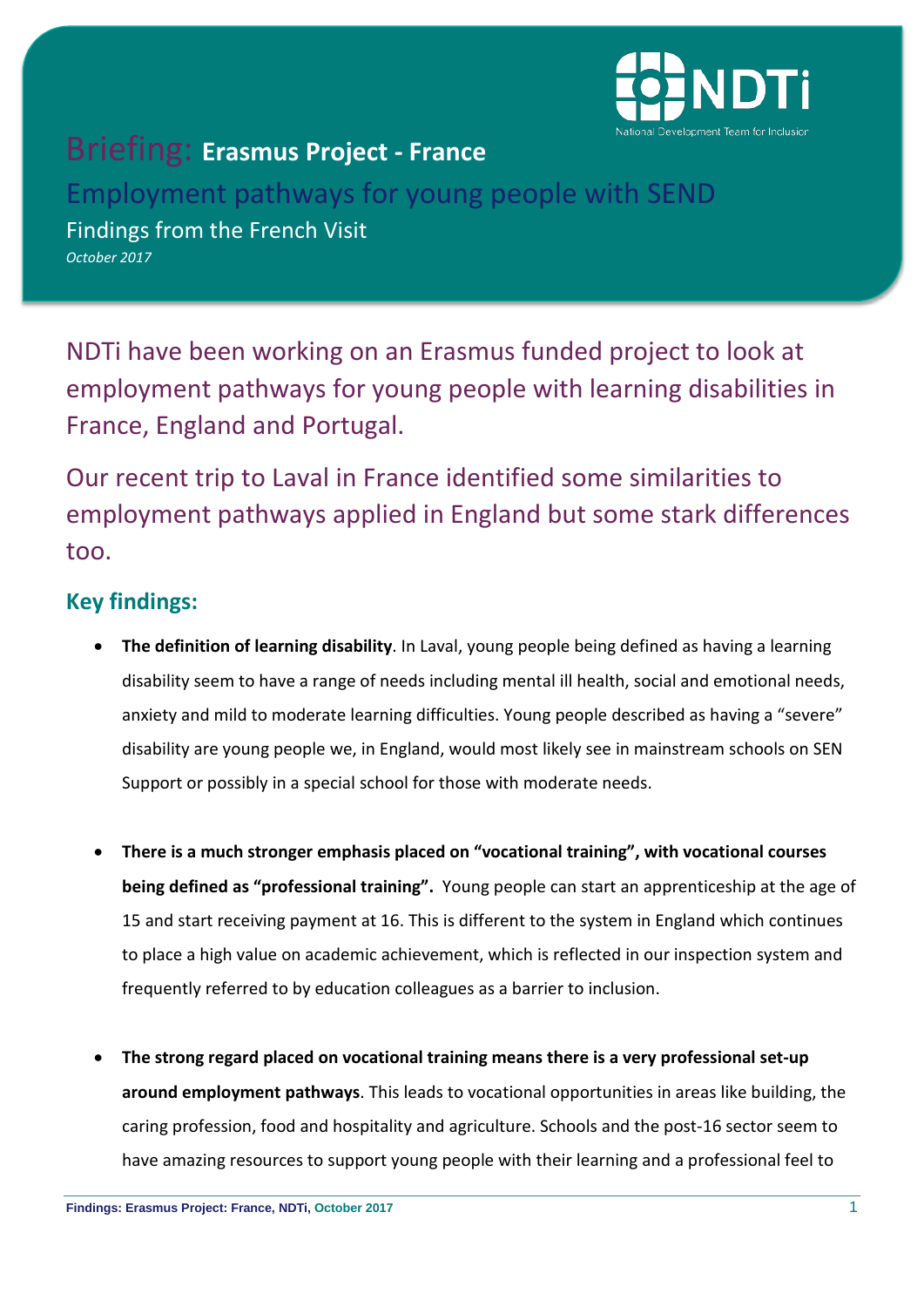what they are offering with much less emphasis on academic subjects. The vocational route to qualifications appears to have equal status, along with what seems to be a more simplified school system that supported by a central team similar to the Local Authority SEND department in England.

- **Schools offer huge subsidies to children and young people with additional needs, meaning that fees are kept to a minimum**. Children and young people with additional needs are supported through a system that is described as "inclusion" but is really a segregated system with opportunities for integration.
- **There are layers within the system which means that France retains a somewhat institutional approach** – we didn't visit the hospital schools but they appear to support young people with more severe and complex needs who, in England, would be educated either in special school or mainstream school with support. There is still a definition of "uneducable" in France as there is in a number of European countries. In 2013/2014, there were 78,217 children and adolescents identified as both taken into a medical-social or health establishment, and as pupils – 71,286 in medical-social centres and 7,931 in health centres. To these can be added at least 10,729 children with disabilities aged 3 to [1](#page-1-0)6 years who are considered as not schooled or uneducable.<sup>1</sup>
- **Since 2015 through a programme called ULSIS (Localised Units for School Inclusion) children and young people follow inclusion modules in mainstream schools** according to their interest and ability and age through primary, secondary and FE. These modules can be of a vocational nature following a "professional" pathway. Great emphasis is placed on supporting young people to develop autonomy.
- **Access to support and services is via a multi-disciplinary team who assess a child or young person and decide which education pathway they should follow.** In Laval, a local area team called DJINH are funded to support young people in a person-centred way, including a job coach pilot to provide supported employment opportunities and supported apprenticeships. DJINH also run group activities for young people to develop independence and friendships. They have a

 $\overline{a}$ 

<span id="page-1-0"></span><sup>1</sup> [European Agency for Special Needs and Education](https://www.european-agency.org/country-information/france/national-overview/special-needs-education-within-the-education-system)

**Findings: Erasmus Project: France, NDTi, October 2017** 2